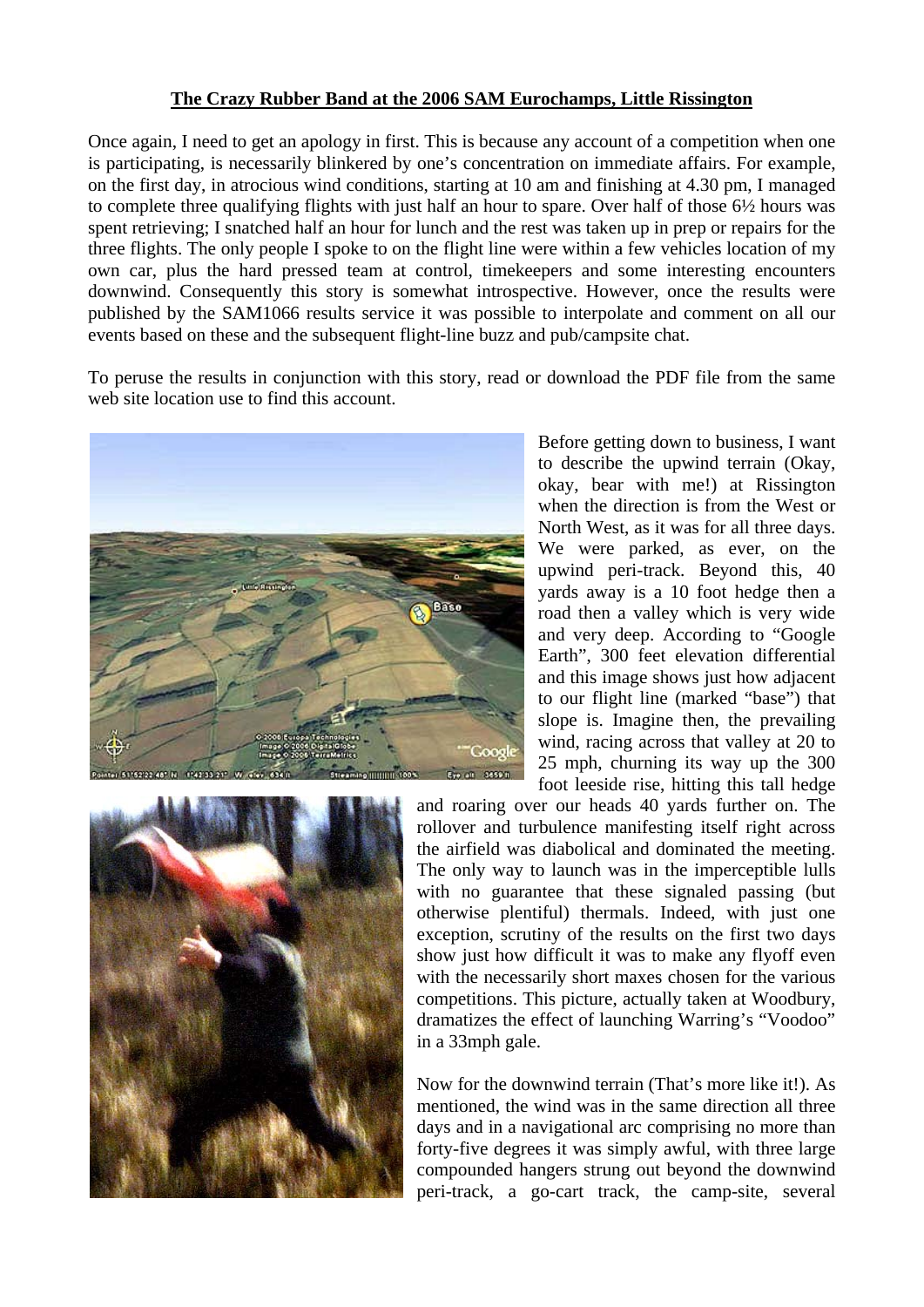copses, a razor wire compound, one small but steep valley and three tree lines all within four minute range on day's one and two. To complete the scene the weather was as follows: Monday: Overcast, 20-25mph, rollover, very turbulent, early shower, otherwise dry. Tuesday: Overcast, 20-25mph, rollover, very turbulent, four torrential thunder storms, otherwise dry. Wednesday: Fine and sunny, up to 10mph gradually increasing, mostly smooth, dry.

Hard hit by the conditions were entries to both the "Flight Cup" (for models over 36" span but smaller than Wakefield), and the "Pre 4oz Wakefield" classes, with only six and two respectively. The latter was a fight to prevent the slaughter of a pair of fragile "Gordon Light's" and to his great credit Keith Horry trumped Roy Tiller, 3.43 vs 2.05.

In the Flight Cup only two made the fly-off. Turner's "Korda" beat Longhurst by default due to the latter losing his "Rara Avis" on the third flight. True to its name, "Avis" showed rare wisdom by landing in a local boozer and was later spotted behind the bar by some celebrating Samlanders who somehow liberated it and are sending it home with its tail between its legs. Long person has now invested in a handheld GPS and is out practising his navigational techniques as I type these words. He is determined not to allow any model to go boozing on its own in future.

Although third placer Peter Michel did not make the fly-off, he had an eye watering first round flight (and adventure) with his "Polydi" of about eight minutes, seen, strangely, to DT long overdue, probably due to a line hang-up. Despite PDM's pessimism, this was retrieved at the insistence of Clive Carpenter by a long range combination of in-car sat-nav/GPS, sophisticated magnetic roof aerials and radio location, having first extrapolated direction and wind-speed to place the model in the village of Fifield, some 3½ miles away. Upon vehicular arrival at the crime scene, the radio signal was loud and clear and the lost soul was immediately spotted in a huge field with binocular vision. Not bad for a non-technophobe, so PDM got back soon enough to complete his qualifying flights? All six entries in this near Wakefield-size class were from long term, battle hardened competitors. The conditions demanded only the best from the very best.

What gets me is that I've been preaching GPS to Longhurst and Michel for about 8 years, then all of a sudden, bingo, they see the light and now I'm expecting them to tell me how wonderful it is. Well, I'll go to the foot of our stairs! Small Rubber on the other hand attracted 24 entries, probably because, a) nearly everybody has got one, and b) they were the best bet to handle the conditions and resist damage. Beal, Foster, Cleasby and Fryer made it into the fly-off finishing in that order, with 4.39 beating 4.02 at the top with a one, two, three take-away for "Hepcat" vs  $4<sup>th</sup>$  placed "Senator".

Mid-table woes came from two stalwarts. Robin Kimber had a massive fly-away that took his "Jack North" out of sight upwards into the clouds. During my first excursion, I came across him, sat for ages in his car at the edge of the airfield, contemplating a guaranteed fruitless vehicular search for a model which carried no radio location bug, about which he had no compass bearing and absolutely no idea if it had yet landed. Robin used to be undecided, but he thinks he is getting better now!

On the same retrieve I also encountered Martyn Pressnell and his good Lady tramping the fields in three to four minute territory, way beyond his flight time of 2.18 from the first round. Lucky for me because his missus was carrying a forty foot roach pole, which was just what I needed because my "Eager Beaver" was in a four minute tree following a boomer affected DT from a massive height. I snaffled the pole, rescued the Beaver, got back to the flight line, made my second flight and guess what, Martyn was still searching? Either his "RAFF V" got itself stolen or he somehow navigated down the wrong line with a faulty compass bearing. We think it was the former.

GPS and Radio Location took me to within forty feet of my treed Beaver, but this four minute territory was quite arduous particularly the vicious little valley with a sixty foot high tree line on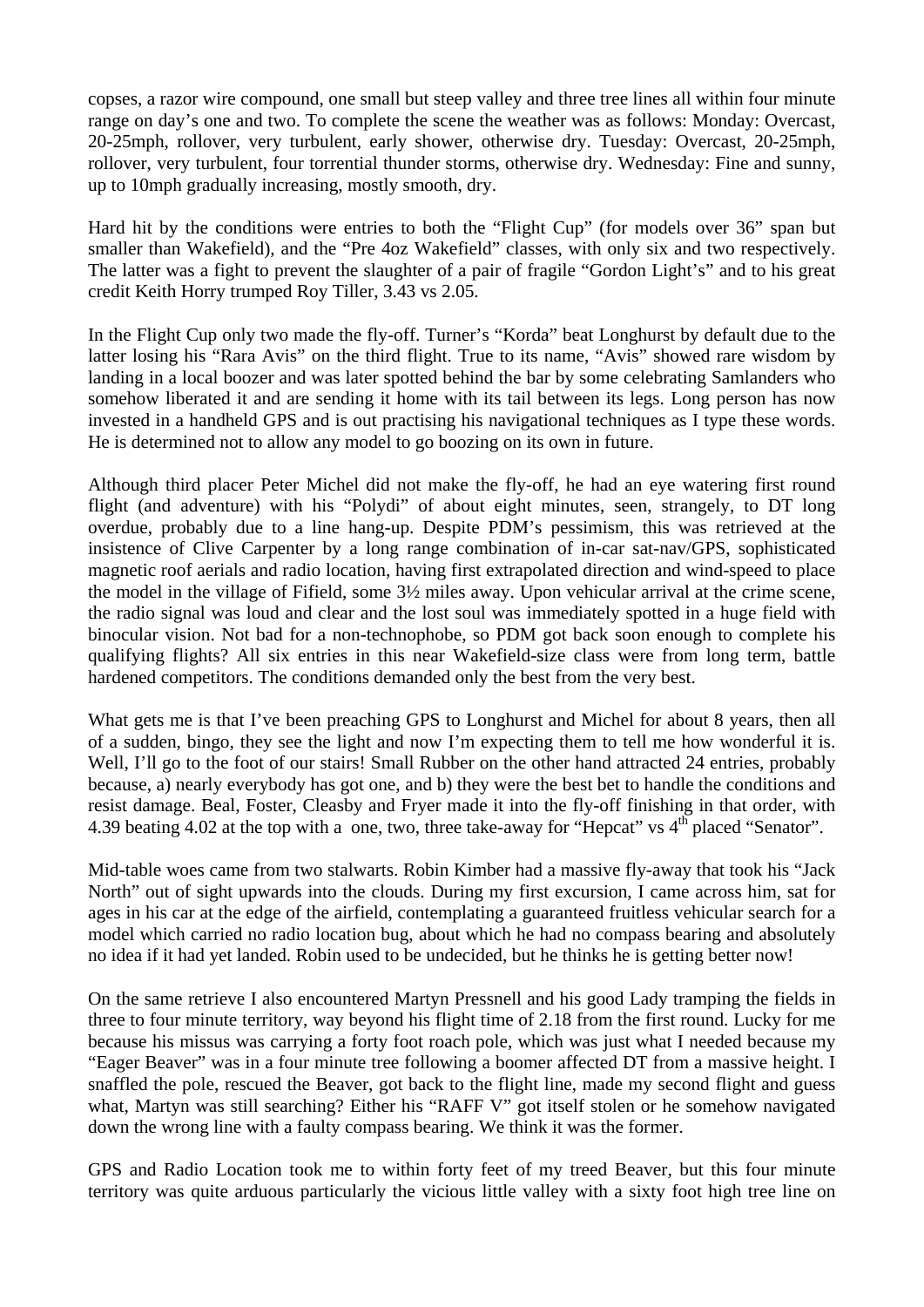

both topsides and I only eyeballed the model when it slid noisily part way down its lumberland snoozing place. Once de-treed getting back to the flight line was a physical battle between me, my push bike, Martyn's pole and the "Eager Beaver" against the gale force wind. Cream-Crackered, I was, and could not face conventional repairs using tissue and dope so I broke out the drafting tape and fixed all the rips the easy way. Flights two and three were both about 1.40, both trapped in the massive rollover from the upwind valley, both landed off the field

in dense nettles and both undamaged. Ah well! It's an ill wind that blows nobody any good!

So day one ended with me totally unravelled, laying on my caravan bed, stripped and washed, downing a whole two litres of Coke, and falling asleep before repairing to the pub to meet with Michel, Beales, and a matched pair of Farley's to put away a good meal and another couple of litres of Coke. Thirsty is an understatement. Before retiring I tuned in to the morrow's weather forecast. Depression is an ideal word for both the forecast and the effect it had on my brain.

It pee'd with rain most of the night and day two dawned wet and windy. Just the job for an 8 oz Wakefield or better still, a Large Rubber contest! Three hundred square inches of balsa/tissue wing supported on a thirty-six inch long balsa/silk fuselage packing 4 ½ oz of John Clapp's finest Tan II wound to over 1200 turns. It hardly bore thinking about it. Oh! And the weather forecast was right about the thunder storms too!

In 8 oz Wakefield, eleven souls braved the conditions, again all battle hardened Crazy Rubberbanders, and it was Mike Turner's "Horry" that, again, triumphed over two other fly-off contenders, Mike Kemp's "Blomgren" and Mike Sanderson's KK Gipsy. The "Horry" creamed top prize with 2.41, by nearly a minute from the other two rollover victims. Down amongst the dross two very different anecdotes emerged. J. O'D, our country's most experienced modeller, ever, DT'd his "New Look" on its first flight somewhat early, to record just twenty six seconds. Next, after two mile high maxes from his "Korda", Chris Chapman contrived to launch into a wickedly turbulent gust that gave this most reliable performer absolutely no chance of recovery. Within three seconds Chris had formed his own SAM 1066 splinter group. Several others were to join him.

During this competition, Mike Kemp gave four absolutely faultless displays of radio location retrieval using his brand new "Loc8tor" system. He even clearly demonstrated the range finding capability of this remarkable device whilst his "Blomgren" was still in the air. The "Original" SAM35 Rubberbander and legendary "Rubber Column" author is converted, at last, to radio retrieval! I tell you, at this rate, we are going to run out of Luddites!

In the Under 25" Rubber competition John Godden's "Flying Aces Moth" triumphed by default over the only other full house because, unfortunately, Chris Strachan lost two models downwind, but still on the field, so could not make the fly-off. Thirteen hopeful's made up the entry and the results listing shows just how difficult the conditions were during the day. The best flights were made during a forty minute calm spell following the worst of the thunder storms, late in the day.

No calm luxury for the Large Rubber contingent, this year, the field being cut to just five loonies. To stand a chance one had to be ready at the Get-Go to be sure of making three successful retrieves, let alone three successful flights. Four "Lanzo Sticks" lined up against my lone Bienenstein "Challenger" and despite the conditions, all the qualifying flights were maxes. However, lost or damaged models restricted the fly-off to three full houses. I decided from the off, to run very tight DT's and was rewarded with three beautifully disciplined flights of 2.11, 2.05 and 2.11 all off the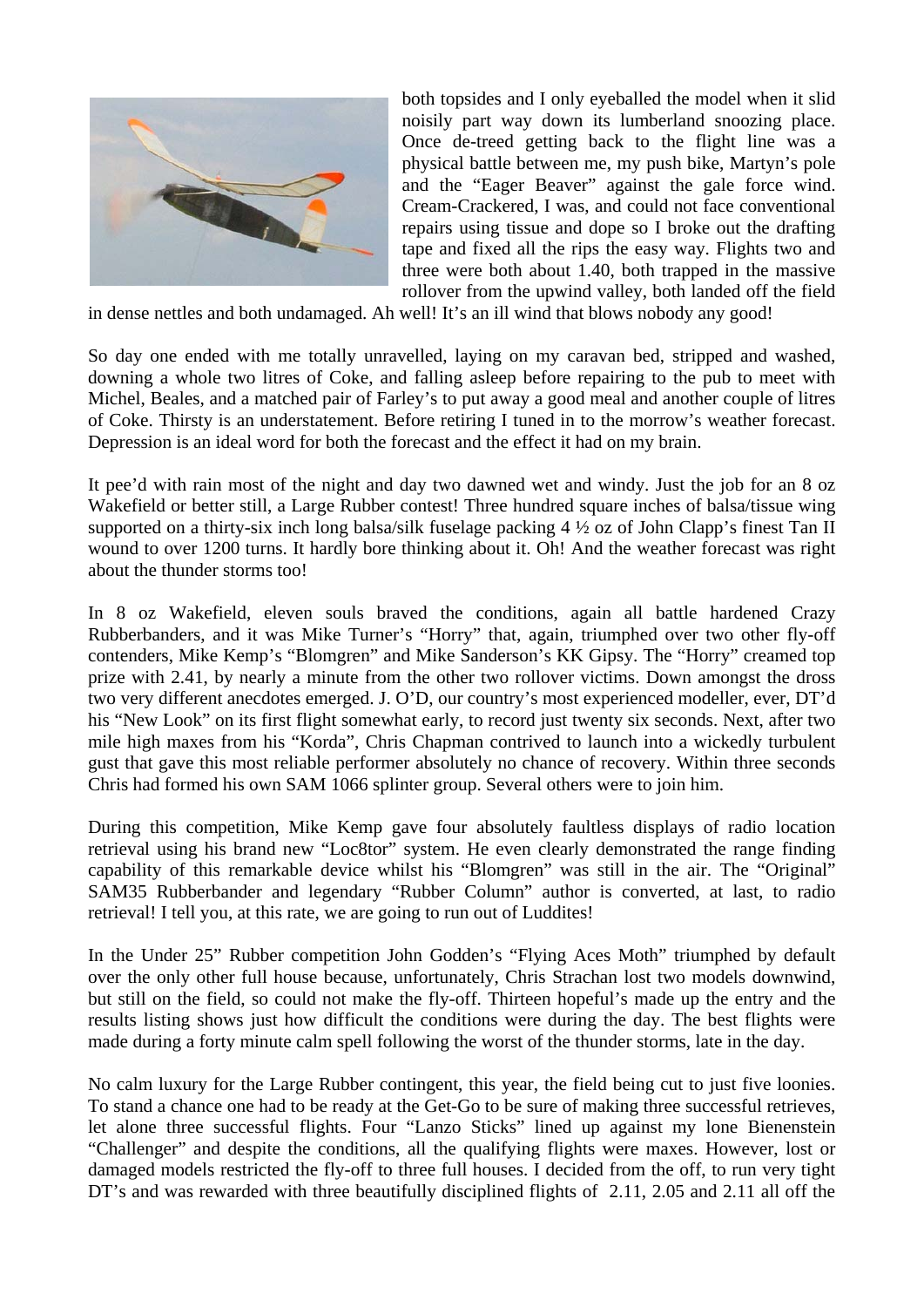field and all in the jungle. The third flight DT'd down right through the densest sixty-five foot canopy I have ever seen. Even with the radio signal on a 1 inch receiver aerial, coming in so strong, I could not believe the model was actually on the ground embedded and hiding in thick nettles.



What did go un-noticed was some fin damage which later affected "Challenger" in the fly-off, launched into very good air, I had an excellent chance of exacting revenge on Chris Strachan for him beating me at the BMFA Nats, until the glide pattern went missing and the model wandered out of the lift and circled the wrong way to record 3.48 for second place. Chris did nearly a minute more, but landed high up in a copse of very tall trees. The Good, the Bad and the Ugly all in one fly-off. Third place went to Vintage newcomer Ray Elliot whose "Lanzo" stalled all over the sky for just over two minutes. That was the ugly one!



This "Google Earth" image shows the up-wind flight line "Base" and the following arborial locations:

 $CH RD3 = "Challenger" third flight,$ through tree canopy landing.

EB  $RDI = "Eager Beaver"$  first flight, treed landing (from day one),

CH  $F/O =$  "Challenger" fly-off landing just beyond a sixty foot tree-line.

I was able to pinpoint these landing places on the "Google Earth" image using the actual waypoint latitude and longitude coordinates marked and saved in my hand-held Garmin GPS 12 used for retrieving these flights.

Day three dawned bright and dry and it needed to stay that way to raise the spirits of the gathering participants. The Bournemouth Club Classic CD chose a 2.30 max for these early, open rubber type models, and he was fully justified to anticipate that the wind would not get too strong by the end of the competition. Five from twelve, made it to the fly-off. Two "Trip Sticks" and three "Last Resorts" would vie for top spot, with Foster's 4.43 beating Tyson by a minute. Unlucky Laurie Barr, the designer of the winning "Trip Stick", could not take part due to prior collateral damage.



My plan was to bang in the qualifying flights for 4 oz Wakefield and if there was sufficient time follow that up with an attempt at Vintage Coupe. Well, I got "Mayfly" performing on rails again for three really solid maxes. Running a very long 10 strands of  $\frac{1}{4}$ Super Sport, three different, once run, motors all took exactly 1600 turns and the ship paddled away in lift for all three flights, all DT'ing safely on the field. No damage and no worries there then? To get the best from its flying surfaces later in the day, I put the

disassembled model back on to its warp prevention jigs to await a probable flyoff.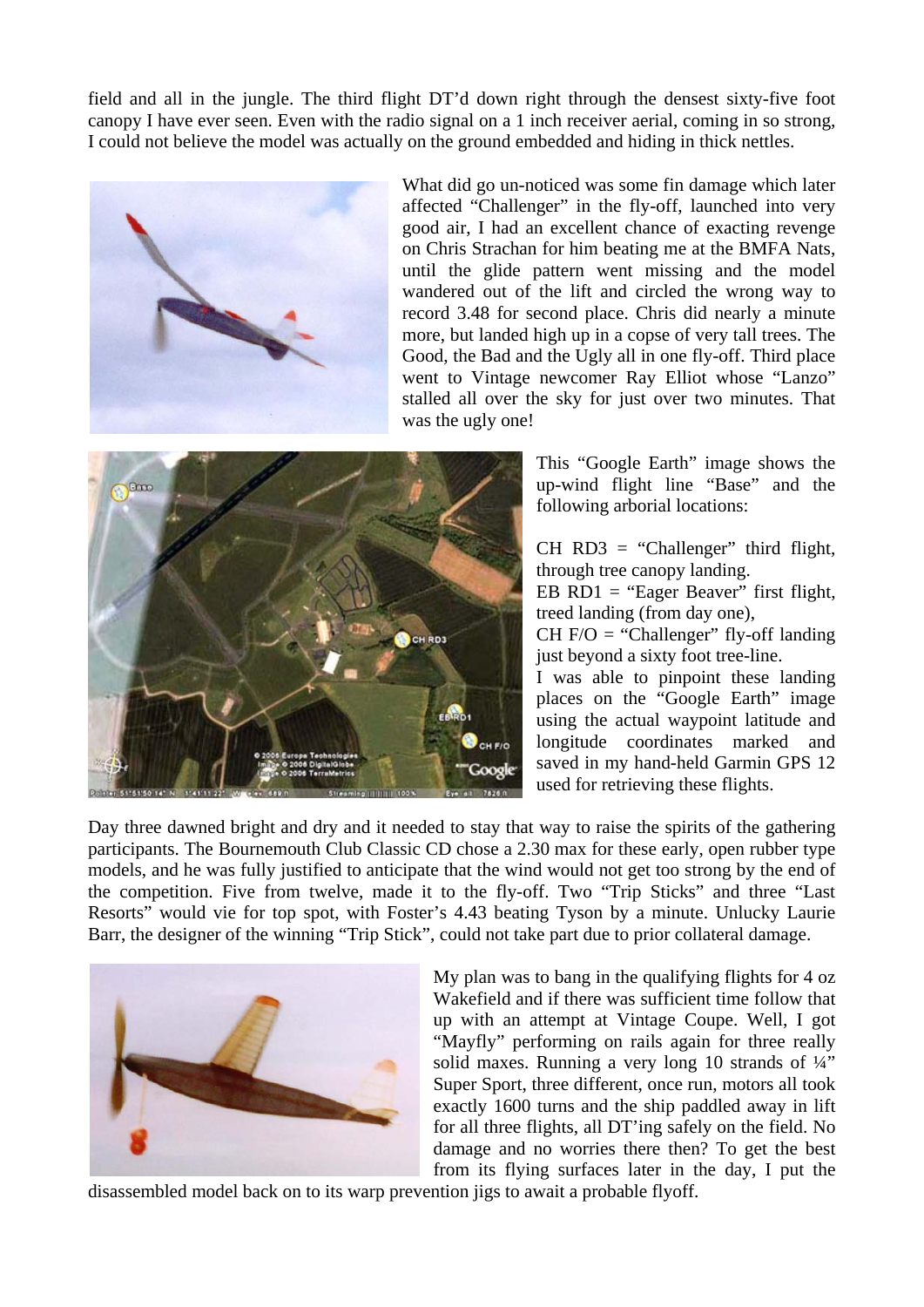

Now I contemplated my previously fickle "Fuit 3" for Vintage Coupe. I have never made a flyoff with this ship and it has a capricious approach to stability on the glide. Expressed another way, it hasn't got a clue! So, this day, it behaves itself big-time and zoomed away from three perfect javelin launches to settle into faultless glides and a solid place in a second flyoff. Only two flyers made the grade. It was to be a shootout between J. O'D's "Jump Bis" and my belatedly transformed "Fuit 3". This was a representative finale as these two designs made up nine out of the seventeen entries.

I used ten strands of 1/8" Tan II and found that they were taking just shy of five hundred and sixty turns on a brand new motor. Being inexperienced at Coupe flying, it seems like a black art trying to wind a new motor to near destruction every time. To aid the process, I ensure my Soap/Glycerine lubricant is pretty wet, the notion being

that because rubber is porous, when the pores are opened up by stretching then my watery lube can enter the microstructure of the rubber. This way I feel I am getting internal and external lubrication from the same process. I am also learning not to allow any slackening; the motor must always pull me in towards the model. Thus when the hook disappears within the nose and I cannot pull it back out, then that has to be top dollar. It's a pretty scary approach but at least I get the satisfaction that I can't get any more turns on that pesky, glistening ten gram rubber band.

In the meantime, back in 4 oz Wakefield, five more flyers took advantage of the relatively benign conditions and fairly easy max to make it a six way final from the fourteen entries. All the qualifying flyers have been here before and there was no ROG this year. Easy Peasy, Right?! Ha! Ha! Ha! To complicate matters I was the only flyer to reach two fly-offs and this put the organizers into a tiz because they wanted to get the finals over quickly to enable them to get on with the extended (three day) presentation ceremony which was now being threatened by forecast showers.

Pressure! What pressure? I was physically and mentally drained from three days of intense activity, particularly the retrieving. 4 oz Wake was due off first and my brain dead concentration forgot to stop winding at 1600 turns. The motor broke at 1647, luckily at the rear peg and it whizzed past me at 100mph just missing the crown jewels and lay there wriggling in the grass like a demented snake. The motor, that is, not the crown jewels. Now I find the replacement motor has a broken strand so I un-wrapped a new one only to find it has two extra strands and will surely generate too much torque on full chat. I backed off some turns but it was still too much. With time running out I simply forgot to add an empirical amount of right side thrust at the nose block to turn "Mayfly" off the top of the inevitable power stall. Guess what? It stalled all the way up and to add insult to injury, stalled all the way down for 2.02 and equal fifth. What a cock-up! It was so bad, I even apologised to Nick Farley, my time keeper. Weird or Wot? Never mind, "Mayfly" was totally innocent of these shenanigans, it being a gross case of pilot error. Ever had pilot error? Dun it make y' mad?

Mad is a good metaphor for how I was feeling with the Coupe fly-off imminent, and no time to collect one's sanity either. At least the ten grams of once used rubber did not burst, now taking six hundred glistening turns and got hooked to the prop all without incident. I definitely detected the lift but did not wait long enough for the gust and went just too early. "Fuit 3" swooped sideways off the top of its javelin departure and fell straight into the accompanying hole. It was lucky to do 1.08